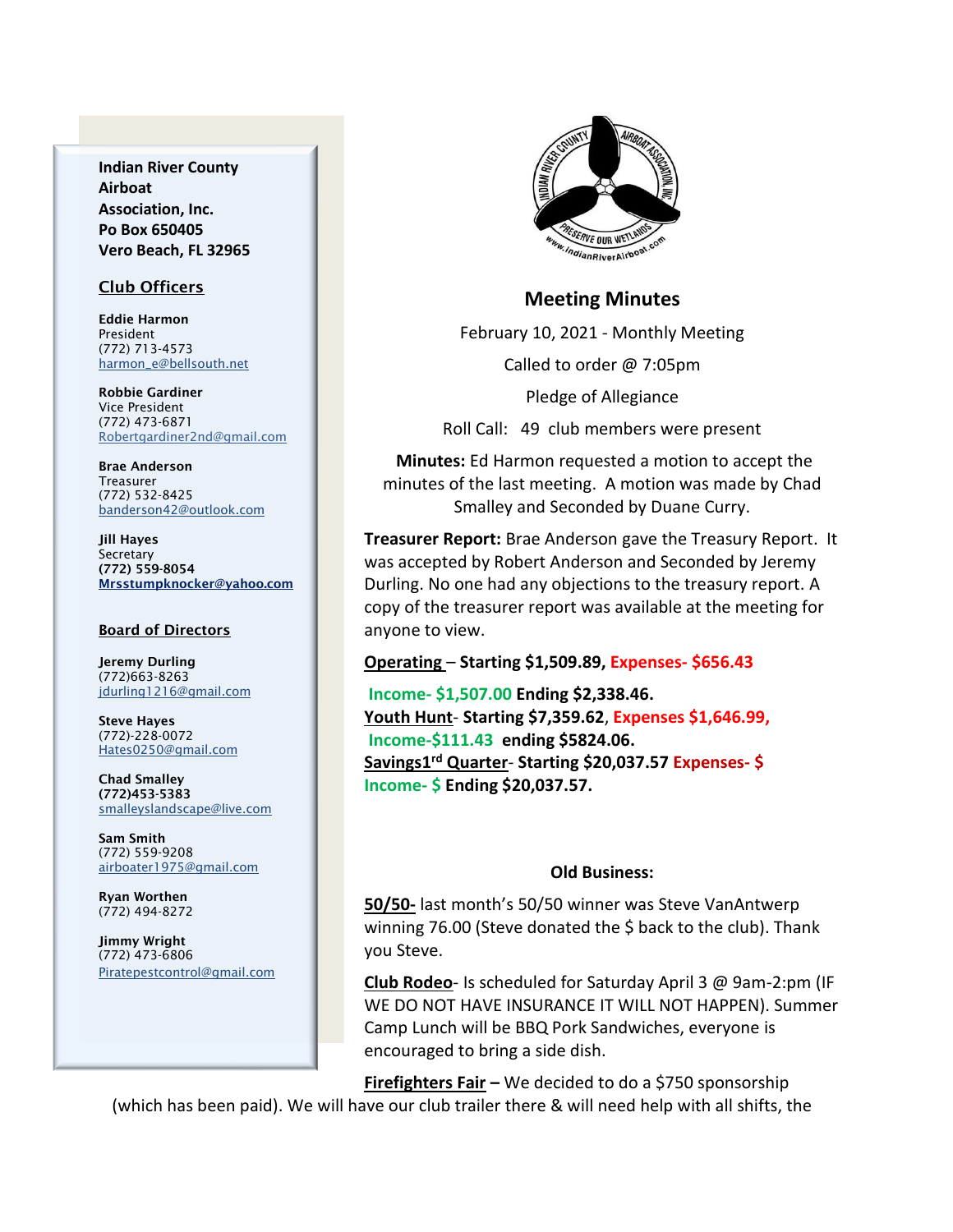sign up sheet will be passed around. Also, they are asking that we please bring some Airboats to display during the fair.

**New Logo Hats –** Chad has ordered SOME but needs to find out exactly how many we need to order for the Trailer ?

**Trailer Inventory/Ordering** – Ryan, Paige & Jeremy are doing this project.

**Club Computer/Printer –** Brae let everyone know they she has purchased a new Computer & printer for her & Jill received the old one that the Secretary uses.

**Spec Fishing Tournament** – Chad said that it was going to be on March 13<sup>th</sup> & that the Captain's Meeting was going to be the night before, March 12<sup>th</sup> at the Tiki Barin Sebastian & he will be there from 5-10pm & 3 Ring Circus will be playing that night so if your participating in the Tournament you MUST be there Friday night to pay or you cannot participate. A Low County Boil lunch will be provided to all participants. Please get with Chad if you know of any Businesses who are willing to be a sponsor !

**Facebook & Instagram –** Ryan Worthen has agreed to take over the social media for the club. Thank you Ryan for stepping up.

**Catfish Tournament –** Everyone agreed to the date the board picked of Saturday April 24, 2021. The prizes will be \$100 for BIGGEST Fish 0 \$100 for Most Fish & Kids 13 & under, their prizes will be \$50 for BIGGEST & \$50 for Most fish. You MUST be a paid club member in order to win the \$. It will be held at Bass Camp in the North Marsh.

# **New Business:**

**New Merchandise for Trailer** - We set a Budget of \$3,500/Annually to purchase new Merchandise for the Club Trailer. Sam Smith Approved & Steve Hayes  $2^{nd}$ . The motion was approved.

Sam Smith spoke about Crystal River. We picked a date of July 9-11<sup>th</sup> and will discuss at length at another date & Speedy 2<sup>nd</sup>.

**Bi-Laws –** The bi-law committee (Paul Shutes, Steve Hayes & Doug Flood) met to Revise the old Bilaws and edit new ones. We will have them soon, as we had to meet as a Board to discuss more in depth.

**Golf Tournament –** It is Scheduled for May 8, 2021, so PLEASE be looking for Sponsors & players.

**Salvation Army –** We received a Thank you card from the Salvation Army for our participation in the Red Kettle program.

**Love to Serve, Inc. –** Jeannie Bresett's daughter has a Business that serves IRC people in need. They are asking the Club for a donation.

# **Open Discussion**: